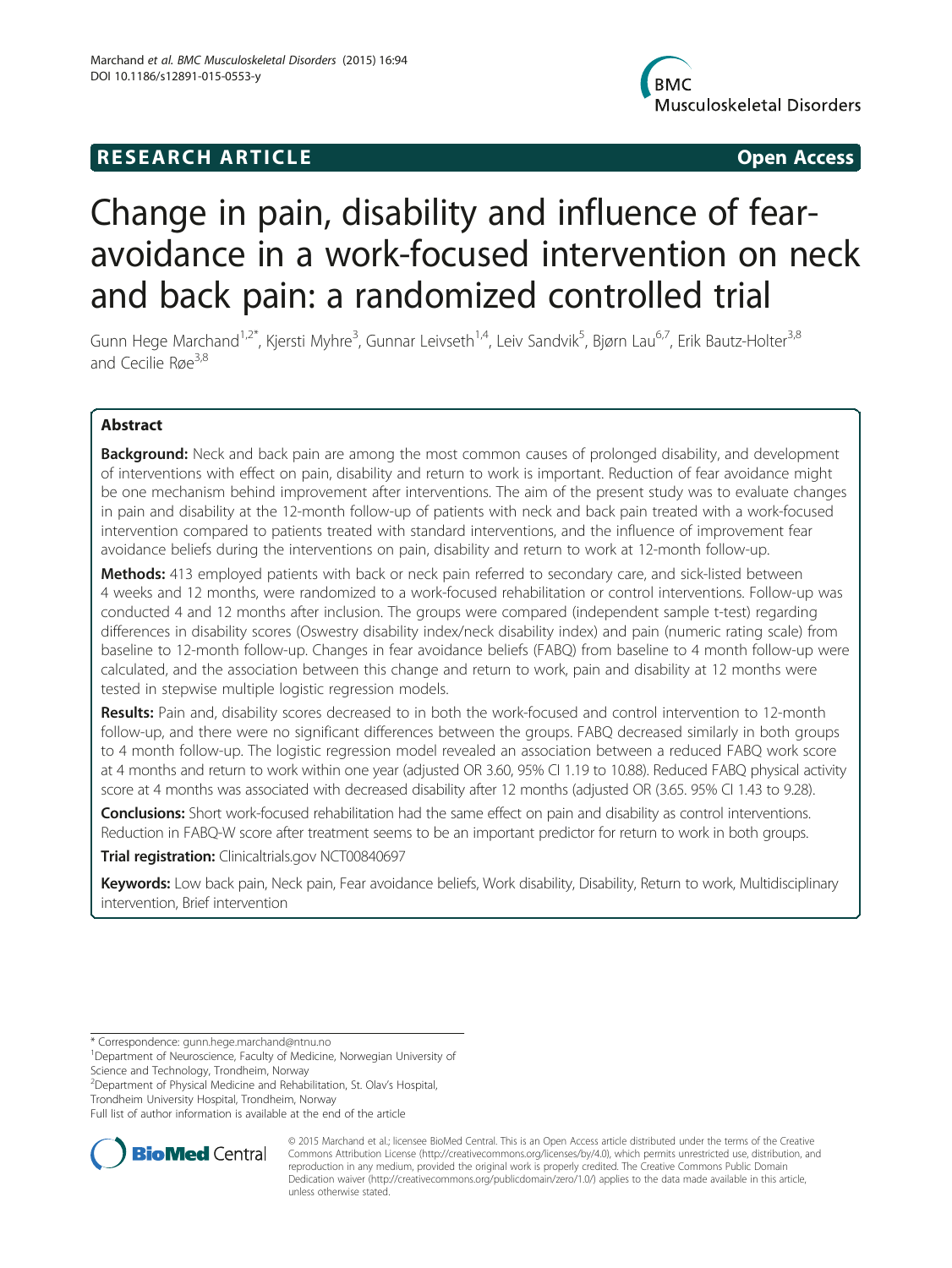## Background

Neck and back pain are among the most common causes of prolonged disability in "the global burden of disease study" [[1,2\]](#page-9-0), and development of effective rehabilitation strategies is of major importance. Various rehabilitation programs that aim to reduce pain and improve functional status currently exist [\[3-7](#page-9-0)]. Models that more specifically target the return to work (RTW) process have also been developed [\[8](#page-9-0)-[10\]](#page-9-0). The effectiveness of some work- focused interventions has been found to be superior to control interventions regarding RTW [\[10](#page-9-0)-[13\]](#page-9-0), without differences on pain and disability. Even in subjects with chronic low back pain who are assumed to be at a higher risk for not returning to work, a work focused intervention improved RTW rates more than the control intervention [\[12\]](#page-9-0). In contrast, Jensen et al. found no differences between work-focused and brief interventions on any outcome (pain, disability, RTW) [\[14\]](#page-9-0). In a previous published paper from our study, analysing RTW as primary outcome, we also found no difference in RTW between a work-focused intervention and a control intervention [[15](#page-9-0)]. The control interventions used for comparison to work-focused programs ranged in intensity from usual care [\[12,16](#page-9-0)] and brief interventions [\[14](#page-9-0)], to multidisciplinary interventions sequentially following the work-focused interventions [[10,11](#page-9-0)].

A general methodological challenge in these interventions studies is that self-reported pain and disability may be flawed by a lack of response at follow-up, whereas RTW rates can be reliably determined through registerbased data collection. Missing data compromise the ability to perform intention-to-treat analyses in randomised trials [\[17](#page-9-0)], and because the risk factor profiles of nonresponders may differ from those of responders, the effect of risk factors is not easily predicted [\[18](#page-9-0)]. Another shortcoming in previous work-focused interventions is that only one studied patients in secondary care, despite the major contribution of this patient group to sickleave and disability costs [\[19](#page-9-0)].

The mechanism behind improvement in the different interventions is complex [\[20\]](#page-9-0). Believing in the vulnerability of the spine and the need to avoid activities (Fear avoidance beliefs) seems to be one of the strongest predictors of prolonged pain, delayed recovery, as well as work absence [[21-](#page-9-0)[26\]](#page-10-0). Wertli et al. reviewed the predictive, mediating and moderating role of fear avoidance beliefs (FAB) on treatment outcome. The predictive value, evaluated by the Fear Avoidance Beliefs Questionnaire (FABQ) or the Tampa scale [[27,28](#page-10-0)], varied across studies. Six out of ten studies found moderating effects of FABQ. Only four studies evaluated the mediating effects of FABQ. In all of these, reduction in FAB was associated with improved outcome [\[29](#page-10-0)-[31\]](#page-10-0). The effects on pain and RTW were mediated by both the physical subscale

(FABQ-P) and the work subscale (FABQ-W) from FABQ. Disability was influenced by FABQ-P but not by FABQ-W in acute and subacute low back pain [\[32](#page-10-0)], but no influence was found for FABQ-P or FABQ-W on disability in chronic low back pain patients [[30\]](#page-10-0). Only one of the studies was conducted in secondary care [\[29](#page-10-0)]. However, the type of interventions addressing fear avoidance varied greatly across studies [\[33\]](#page-10-0), and none of these were work-focused. Hence, we lack evidence for the influence of work- focused interventions on FABs and the related consequences for outcome. It is also unclear if the physical- and work-related components might influence pain, disability and RTW differently.

Thus, the first aim of the present study was to report secondary outcomes of a randomized controlled trial where we compared the effect of a work-focused intervention with control interventions in patients referred to secondary care for neck and back pain. The secondary outcomes were self-reported pain and disability. Second, we wanted to assess whether changes in fear avoidance beliefs were different in work-focused and control interventions and to what extent improvement in FABQ-P and FABQ-W influenced pain, disability and return to work at 12-month follow-up.

# **Methods**

This study was part of a large randomised controlled multicentre trial of sick-listed patients referred to the neck and back outpatient clinics at St. Olav's Hospital and Oslo University Hospital, Ullevål between August 2009 and August 2011. The primary outcome, RTW, was reported in Spine [[15](#page-9-0)]. The patients were randomised in blocks to a work-focused or control intervention using a website hosted by the medical faculty. The allocation was concealed in the data files for the researchers analysing the outcome until all analyses were run. An independent statistician generated the block size stratified by centre. The block size was concealed for all involved in the study. The first block was 20 and subsequent blocks 10.

All patients included in the study had signed an informed consent. The study was conducted in accordance with the Helsinki Declaration and the Norwegian guidelines authorised by the Data Protection for Research at Oslo University Hospital (1207–091208). The study was evaluated by the Regional Committees for Medical and Health Research Ethics in South-East Norway (S09024b 2009/ 1000) and registered at clinicaltrials.gov (NCT00840697).

## Participants

All patients referred for diagnostic consideration or multidisciplinary treatment of neck and/or back pain were screened for eligibility at their first consultation at the outpatient clinic. The inclusion criteria were: neck and/or back pain, age 18–60 years, employed or self-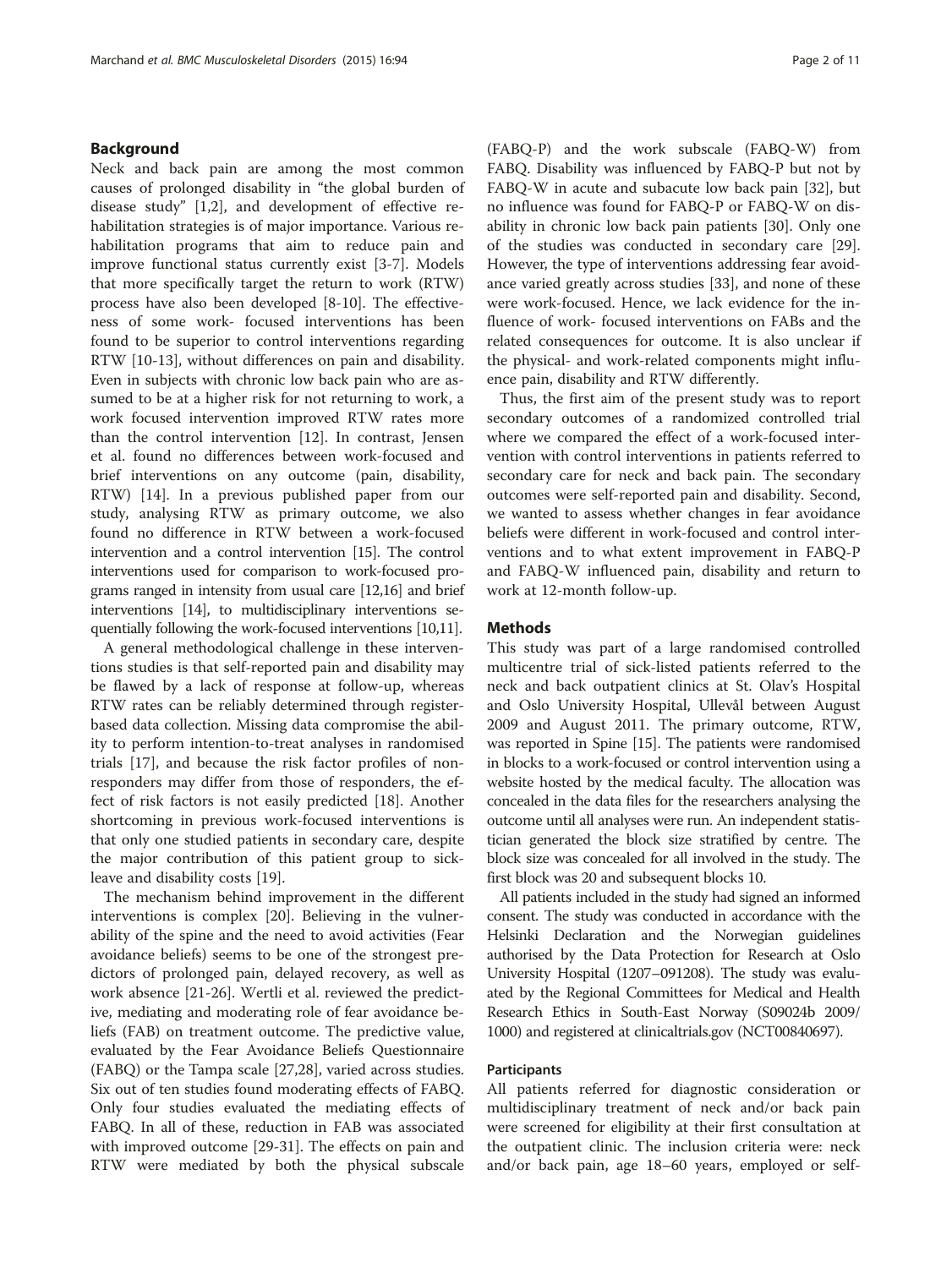employed, and duration of sick leave between 4 weeks and 12 months. Patients in need of surgical treatment were excluded from the study. Additional exclusion criteria were: cauda equina syndrome; symptomatic spinal deformity; osteoporosis with fracture; inflammatory rheumatic disease; pregnancy; legal labour dispute; insufficient Norwegian language skills; cardiac, pulmonary, or metabolic disease with functional restrictions; and DSM-V-diagnosed mental disorders.

#### Procedures and interventions

Both work-focused and control interventions took place at the neck and back clinics of the respective hospitals, but separate teams was used for the different interventions to avoid contamination. All participants received a standard clinical examination by a physician before inclusion in the study. In this consultation relevant imaging was evaluated and patients were informed about findings and were also informed that the origin of pain is often difficult to visualise via imaging. Patients were also reassured that daily activities, physical exercise, or work would not hurt or damage their necks or backs. Emphasis was placed on removing fear avoidance, restoring activity level, and enhancing self-care and coping.

At the time of this study, the neck and back clinic at St. Olav's hospital used a comprehensive multidisciplinary intervention based on the model described by Brox et al. [\[34](#page-10-0)], whereas the neck and back clinic at Oslo University Hospital used a brief model based on the model by Indahl et al. [[35](#page-10-0)]. Both programmes were used as control interventions (Table 1). The brief intervention at Oslo University hospital consisted of the diagnostic clarification at the first visit and a session with a physiotherapist. The physiotherapist advised patients in activities and encouraged the patients to exercise. The physiotherapists also focused on reducing fear avoidance. One clarifying session with the medical specialist was also offered within 2 weeks.

The multidisciplinary intervention at St. Olav's hospital was administered by a team of medical specialists,

physiotherapists and a social worker. The treatment had components of both cognitive behavioural therapy and exercise. The main focus was on reassurance, removing fear avoidance and physical conditioning.

The work-focused intervention was also a multidisciplinary intervention, and had duration of 5–6 days (Table 1). However, additional focus was placed on the RTW process and on reducing FAB of work. Patients received individual appointments with a caseworker during the first days of treatment. Work histories, family lives, and obstacles to RTW were discussed. The caseworkers contacted participants' employers by phone in most cases (unless the patient refused) to inform them of the programme and to inquire about possible temporary modifications at work. The patients created a RTW schedule together with the caseworker and the multi-disciplinary team. The patients and caseworkers also discussed relevant issues for a meeting with the employer. Additionally, the caseworkers offered the patients assistance at this meeting if requested. If sick-leave compensation was an issue, the caseworkers contacted municipal social services. The medical records and RTW schedules were sent to participants and their general practitioner, who managed the patients' sick-leave certificates.

#### Data collection

The participants completed a comprehensive questionnaire before randomisation and at 4 and 12-months follow-up. Compliance to the treatment was assessed by the multidisciplinary team, and was defined as attending at least 50% of the treatment sessions offered.

# Demographic factors

Gender and age was recorded from patient medical records. Education was classified into four categories: up to 10 years primary school; vocational high school or general academic secondary school; college or university <4 years; and college or university ≥4 years. The two last categories were collapsed for logistic regression analyses. Occupation was manually classified using the International Standard

#### Table 1 Interventions

|                                               |                                                                                 |                                              | <b>Control interventions</b> |                  |
|-----------------------------------------------|---------------------------------------------------------------------------------|----------------------------------------------|------------------------------|------------------|
|                                               | Oslo                                                                            | <b>Trondheim</b>                             | Oslo                         | <b>Trondheim</b> |
| Team                                          | Work-focused intervention<br>Case worker<br>3 weeks<br>4<br>$\Omega$<br>$2(-3)$ | Multi-disciplinary health care professionals |                              |                  |
|                                               |                                                                                 | Case worker                                  |                              |                  |
| Total Duration of intervention                |                                                                                 | 3 weeks                                      | 3 weeks                      | 3 weeks          |
| Sessions with physiotherapist                 |                                                                                 |                                              | 1-2                          | 17               |
| Lectures                                      |                                                                                 |                                              | 0                            | 8                |
| Group discussions                             |                                                                                 | 3                                            | $\Omega$                     | 4                |
| No. of appointments with a medical specialist |                                                                                 |                                              |                              |                  |
| No. of appointments with case worker          |                                                                                 |                                              |                              |                  |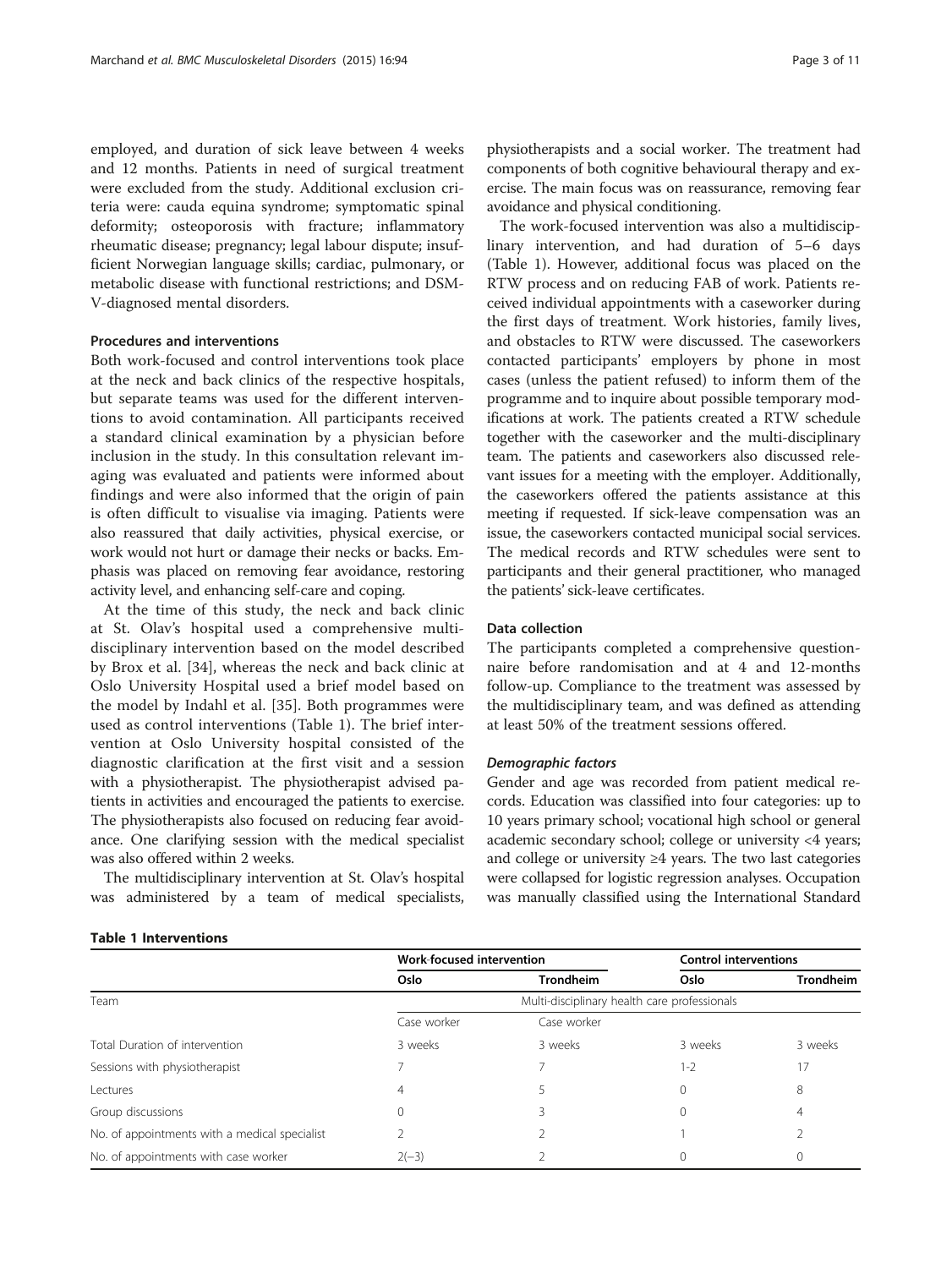Classification of Occupations (ISCO-88) and reported using four categories: low-skilled blue collar worker, highskilled blue collar worker, low-skilled white collar worker, and high-skilled white collar worker [\[36\]](#page-10-0).

#### Concurrent treatment

Patients were asked if they had received treatment outside the hospital the last 4 months at the 4-month follow-up, and the last 8 months at 12-month follow-up. They answered 8 dichotomous questions (yes/no) about exercise by physiotherapist, other treatment by physiotherapist, manual therapy, psychomotor physiotherapy, treatment by chiropractor, alternative medicine, other rehabilitation programs or other therapy. If at least one question was answered "yes", they were considered to have had concurrent treatment.

# Hospital anxiety and depression scale (HADS)

The level of psychological distress was assessed at baseline using the validated Norwegian version of the Hospital anxiety and depression scale (HADS) [\[37\]](#page-10-0). HADS has one subscale for depression (HADS-D) and another for anxiety (HADS-A). Both subscales consist of 7 items scored from 0 to 3, adding up to a sum score falling within a range of 0 to 21. High scores indicate high level of symptoms. Cases with more than one missing value in a subscale were excluded. In the case of a single missing value, the missing value was replaced with the individual mean.

#### Pain

Pain was measured with an 11-point numeric rating scale (NRS) ranging from 0 (no pain) to 10 (worst possible pain) [[38](#page-10-0)]. Patients were asked to rate pain at rest and during activity for back/neck pain and leg/arm pain. The highest score of the four scales was used in the analysis. Changes in scores between baseline and the 12 month follow-up were computed by subtracting the scores at 12 months from the baseline scores. In some of the analyses, these scores were dichotomised using a cut-off point of 2 for the change between baseline and 12-month follow-up [[39,40](#page-10-0)].

#### Disability

Neck and back pain-related disability was measured by the Norwegian version of the Oswestry Disability Index (ODI) for back pain patients and Neck Disability Index (NDI) for neck pain patients [\[41,42\]](#page-10-0). Both questionnaires are composed of 10 items ranging from 0 to 5. The summed score is presented as a percentage, where 0% represents no disability and 100% represents maximum disability. In the analyses, the higher of the two scores was used if the patient had completed both questionnaires. One or two missing values were replaced with

the individual mean. Scores with more than two missing values were excluded from the analysis.

Change in the ODI/NDI was calculated. In analyses with dichotomised scores, a cut-off point of 12 for the change between baseline and 12-month follow-up were applied [\[39,43](#page-10-0)].

#### Fear avoidance

The Fear Avoidance Belief Questionnaire (FABQ) [[27](#page-10-0)] has two subscales. The physical activity subscale (FABQ-P) has four items with a possible score from 0 to 24. The work subscale (FABQ-W) has seven items with a possible score of 0 to 42. High scores indicate a high degree of fear avoidance. The minimal detectable change in the FABQ score was 9 for the physical activity subscale and 12 for the work subscale in a previous study of the Norwegian version [[44](#page-10-0)]. These values were used as the cut-off in analyses with dichotomised scores.

## Return to work

Return to work was defined as the first five-week period after randomisation that the patient did not receive sickness benefits, work assessment allowance (AAP), or disability pension from the Norwegian Labour and Welfare Administration (NAV). The five-week duration was chosen as Norwegian holidays last five weeks. Information on social compensation benefits was taken from national databases. Patients receiving partial disability pension before inclusion were considered RTW when they returned to their partly disabled status.

#### Sample size

The sample size calculation was based on the primary outcome, RTW, and is reported elsewhere [[15\]](#page-9-0).

# Statistical methods

Comparisons of differences in baseline variables between patients who completed 12 month follow-up and patients lost to follow-up, and between the work-focused and control group were tested with t-tests for continuous variables and chi-square tests for categorical variables. Change in pain and disability from baseline to follow-up were tested using paired-sample t-tests. Differences in change scores between the work-focused and control intervention regarding pain and disability were analysed with independent samples t-tests. These analyses were carried out both with an intention to treat analyses and with available cases only (patients attending 12-month follow-up). In the intention to treat analyses multiple imputing was used to replace missing values at 12 months. Patients with missing baseline scores were not included in the analyses. The variables pain at baseline, disability at baseline, age, and return to work within one year were used to impute the missing pain scores at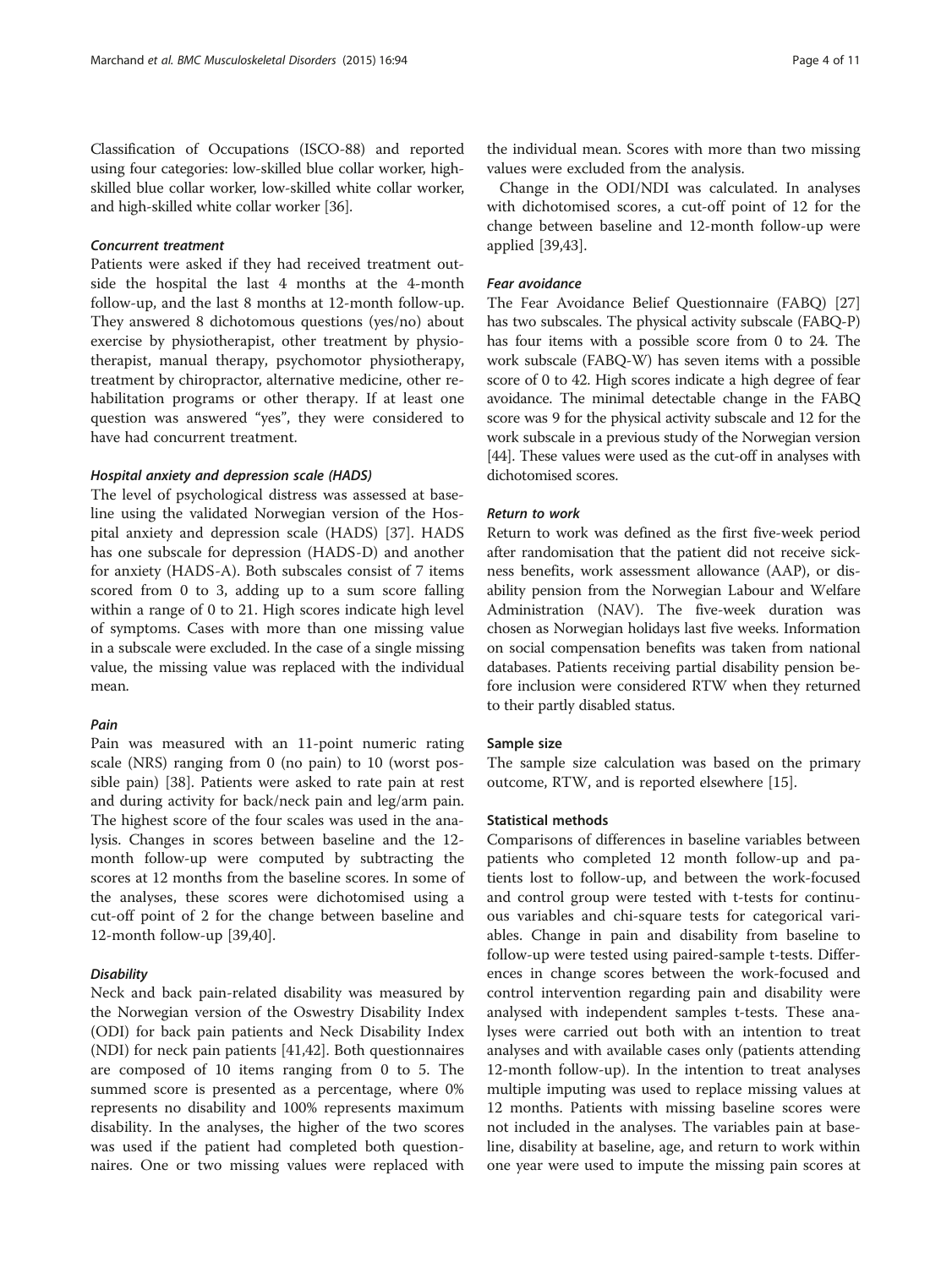12 months. The variables age, gender, education, smoking, occupation, disability at baseline, pain at baseline, and return to work within one year were used to impute disability scores at 12 months in participants with missing data at one-year follow-up. Changes in FABQ-P and FABQ-W from baseline to 4-month follow-up were calculated. Only patients with complete FABQ scores at both baseline and 4-months were included in these analyses. Subsequently, logistic regression analyses were applied to evaluate if reduction in FABQ- P and FABQ-W during the interventions influenced pain, disability and RTW within 12-month follow-up. Pain, disability and FABQ scores were dichotomised into improved and not improved in these analyses.

First, univariate logistic regression analyses, including baseline demographic variables and improvement in FABQ-P and FABQ-W from baseline to 4-month followup, were calculated as independent variables. Improvements in pain ( $\geq$ 2 points on NRS), disability ( $\geq$ 12 points on NDI/ODI) and RTW within 12 months were calculated as dependent variables. Subsequently, three multiple logistic regression models were built. Age, gender and intervention group were controlled for in all models and in addition we included variables with  $p < 0.2$  from the univariate analyses. Multiple regressions controlling for baseline values of FABQ were also conducted. Correlations between independent variables were tested with Spearman's rho, and none of the variables were correlated above 0.7. Goodness of fit was tested using the Hosmer-Lemeshow test.

A two-sided significance level of  $p < 0.05$  was used for all analyses.

All statistical analyses were performed using SPSS Statistics, version 20 (IBM corp®, Armonk NY, USA).

# Results

A total of 723 patients were eligible for the study and 413 (57%) consented to participate. Six patients in the work-focused intervention and 2 patients in the control intervention were incorrectly randomised (Figure [1\)](#page-5-0). 45 patients admitted with neck pain were included, and these were evenly distributed between the work-focused and control group. Two patients dropped out of the control intervention, but none from the work-focused intervention. Compliance was defined as accomplishing at least 50% of the treatment and 2 patients in the control intervention and 6 in the work-focused interventions were non-compliant (Figure [1](#page-5-0)).

No significant differences were found in the baseline characteristics between the participants in the workfocused intervention and the control intervention (Table [2\)](#page-6-0).

Patients lost to follow-up at 12 months had higher baseline disability scores (mean difference 3.60,  $p = 0.018$ ),

reported higher baseline pain (mean difference 0.52, p = 0.039) and higher baseline FABQ-P scores (mean difference 1.57, p =0.015). There were also a significantly higher number of men, smokers, patients with a foreign mother tongue, and patients with low education in patients lost to follow-up. The response rate was 74 % at the 12-month follow-up. There were a similar number of patients lost to follow-up in both groups (Figure [1\)](#page-5-0). Concurrent treatment (e.g. physiotherapy, manual therapy, acupuncture) was reported by 61% of patients after 4 months and 66% of patients at 12 months, there were no differences in the rate of concurrent treatment between patients in the workfocused intervention and control intervention (Chi-square 0.36,  $p = 0.551$  at 4 months, and Chi-square 0.03,  $p = 0.858$ at 12 months).

Only 180 (60%) of the patients who completed 12 month follow-up had complete FABQ scores at both baseline and 4 months, and some had only completed one of the subscales (10 missing on FABQ-P subscale and 11 missing on FABQ-W subscale) (Figure [1](#page-5-0)). Subjects attending a 12 month follow-up with missing FABQ at 4 months did not differ from the subjects with complete FABQ regarding any baseline characteristics except for a higher number of males (66% and 39% respectively,  $p < 0.001$ ) and blue collar workers (44% and 32% respectively,  $p = 0.027$ ).

#### Change in pain and disability at 12-month follow-up

The mean reduction in pain was 1.59 (SD 2.70) points on NRS in the work-focused intervention and 1.36 (SD 2.88) in the control intervention. For disability, the reduction in ODI/NDI was 8.80 (SD 15.55) in the workfocused intervention and 9.02 (SD 14.67) in the control intervention. The differences in change between the two groups were not statistically significant (Table [3\)](#page-6-0). Analyses with only patients who had complete scores at both measure points (casewise deletion of missing) did not change these results (Table [3](#page-6-0)).

# Association between improvement in fear-avoidance and decreased pain, disability and return to work at 12-month follow-up

FABQ-P and FABQ-W scores decreased in both groups after intervention (4-month follow-up). Improvement in FABQ-P scores after intervention were achieved in 22%  $(N = 20)$  of patients in the work-focused intervention and 18% ( $N = 14$ ) of patients in the control intervention. Improvement in FABQ-W scores were achieved in 26%  $(N = 24)$  of patients in the work-focused intervention and 20% ( $N = 15$ ) in the control intervention. The differences between the groups were not statistically significant (Chi Square;  $p = 0.362$  for FABQ-W, and  $p = 0.569$ for FABQ-P).

Univariate logistic regressions with RTW, pain and disability as response variables were performed and are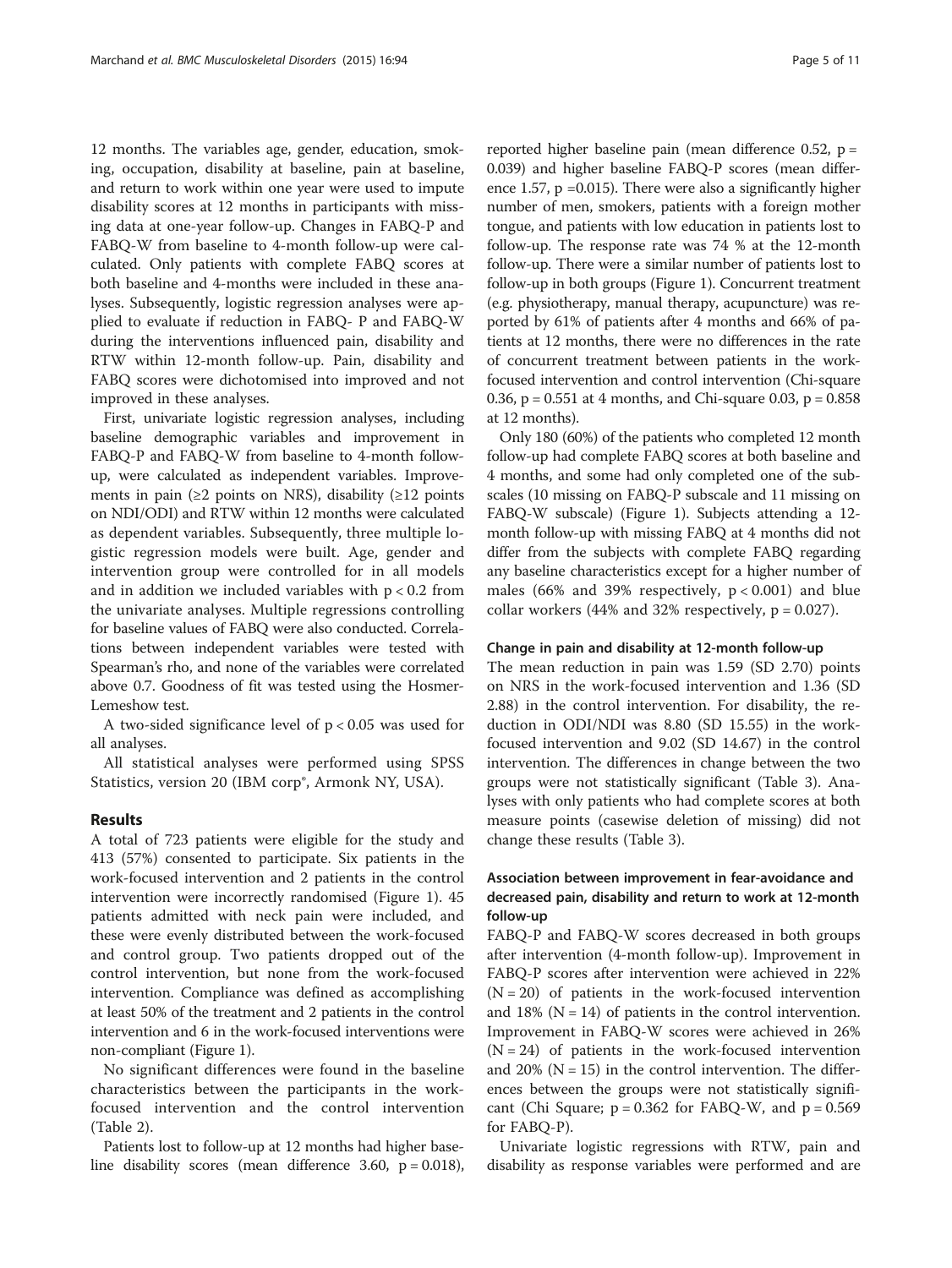<span id="page-5-0"></span>

shown in Table [4.](#page-7-0) Subsequent multiple logistic regression models including variables with  $p < 0.2$  from the univariate analysis were calculated. The results from the multiple regressions are shown in Tables [5](#page-7-0), [6](#page-7-0) and [7.](#page-8-0) All the logistic regression models had acceptable goodness of fit (p-values ranged from 0.118 to 0.952), and none of the predictor variables had a Spearman's rho above 0.7.

Age and improvement in FABQ-P and FABQ-W scores at 4 months were identified as possible predictors for reduction in pain scores at 12 month follow-up in the univariate analysis. None of these remained significant in the multiple regressions models (Table [5](#page-7-0)).

Age, mother tongue, and improvement in FABQ-P and FABQ-W scores at 4 months, were identified as possible

predictors for reduced disability ( $p$  <0.2). In the multiple regression analyses, younger age and improvement in FABQ-P remained positive predictors for improvement in disability (Table [6\)](#page-7-0). Controlling for FABQ-P score at baseline lowered the OR for FABQ-P to 2.7,  $p = 0.056$ .

From the univariate analyses with RTW as response variable, age, anxiety score (HADS-A), improvement in FABQ-P and FABQ-W scores at 4 months were possible predictors (p < 0.2). Younger age, low anxiety score and improvement in FABQ-W remained positive predictors in the multiple regression analyses (Table [7](#page-8-0)). Controlling for baseline values of FABQ-W did not change this result, and the OR for RTW increased to 4.0 ( $p = 0.015$ ) for the group with improvement in FABQ-W scores.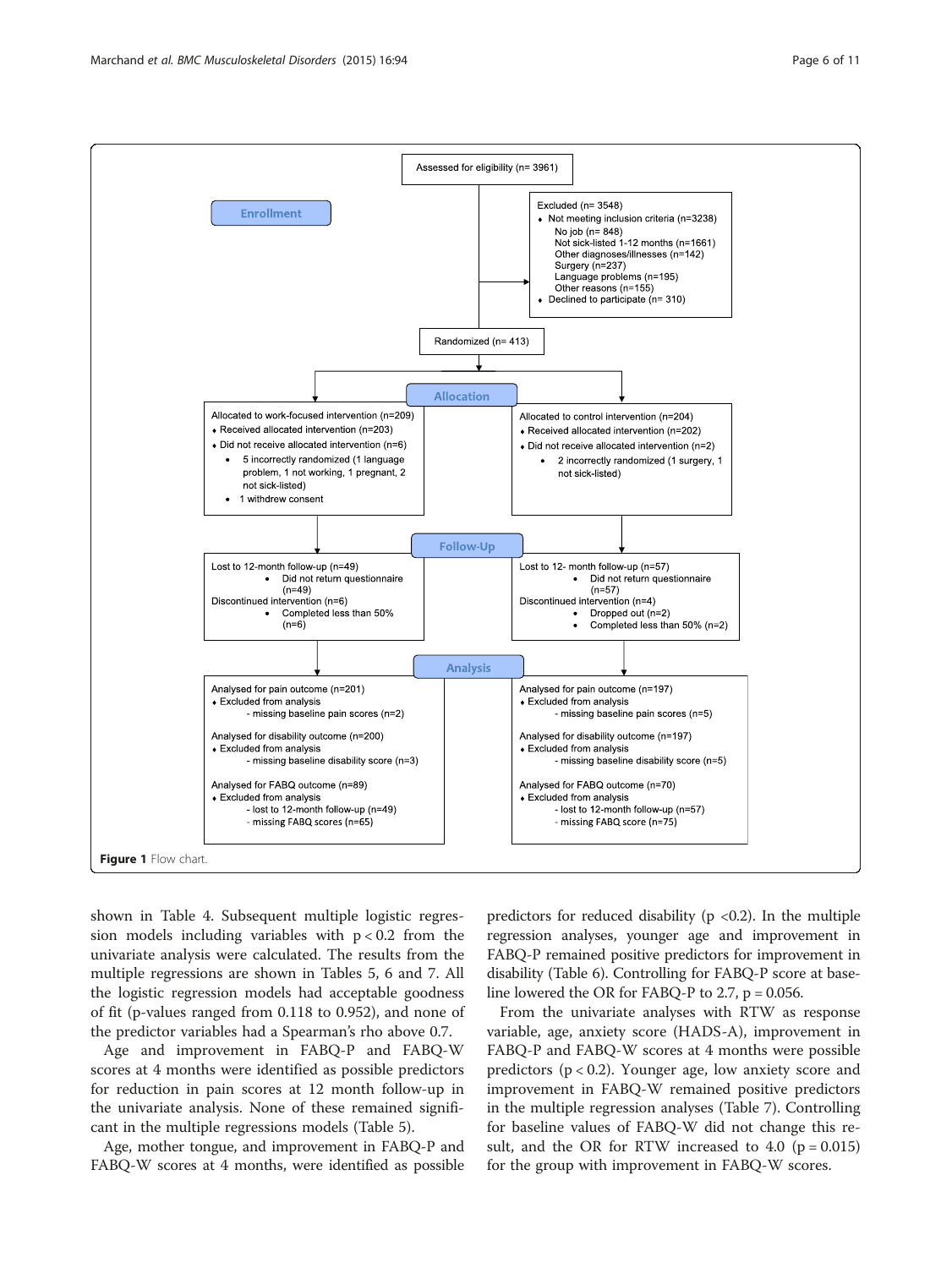<span id="page-6-0"></span>Table 2 Baseline characteristics

| Page 7 of 1 |  |  |  |
|-------------|--|--|--|
|-------------|--|--|--|

| Variable                                        | <b>Control intervention</b> | N   | <b>Work-focused intervention</b> | N   |
|-------------------------------------------------|-----------------------------|-----|----------------------------------|-----|
| Women, n (%)                                    | 96(49%)                     | 197 | 90 (45%)                         | 201 |
| Age (years), Mean (SD) Range (18-60)            | 41.08 (10.04)               | 197 | 40.09 (9.74)                     | 201 |
| Neck pain, n (%)                                | 22 (11%)                    | 197 | 21 (10%)                         | 201 |
| Norwegian mother tongue, n (%):                 | 150 (77%)                   | 196 | 160 (80%)                        | 201 |
| Education, n (%)                                |                             | 195 |                                  | 201 |
| Primary school                                  | 30 (15%)                    |     | 30 (15%)                         |     |
| Vocational high school/general secondary school | 105 (54%)                   |     | 122 (61%)                        |     |
| College/university <4 years                     | 36 (19%)                    |     | 31 (15%)                         |     |
| College/university >4 years                     | 24 (12%)                    |     | 18 (9%)                          |     |
| Occupational categories, n (%)                  |                             | 197 |                                  | 201 |
| Low-skilled blue-collar                         | 30 (15%)                    |     | 37 (18%)                         |     |
| High-skilled blue-collar                        | 41 (21%)                    |     | 46 (23%)                         |     |
| Low-skilled white-collar                        | 75 (38%)                    |     | 64 (32%)                         |     |
| High-skilled white-collar                       | 51 (26%)                    |     | 54 (27%)                         |     |
| Smokers, n (%)                                  | 57 (29%)                    | 195 | 59 (30%)                         | 199 |
| BMI, mean(SD) Range (16.7-45.5)                 | 27.19 (5.03)                | 161 | 26.92 (4.68)                     | 175 |
| Pain, mean (SD)Range (0-10)                     | 6.42(2.08)                  | 197 | 6.54(2.02)                       | 201 |
| Disability, mean (SD)Range (8-80)               | 37.92 (12.88)               | 196 | 38.50 (13.78)                    | 200 |
| FABQ-P, mean (SD)Range (0-24)                   | 13.74 (5.67)                | 192 | 13.85 (5.62)                     | 196 |
| FABQ-W, mean (SD) Range (0-42)                  | 26.68 (10.16)               | 191 | 28.64 (9.83)                     | 193 |
| Depression (HAD-D), Mean (SD) Range (0-20)      | 5.31 (3.76)                 | 189 | 5.26 (3.90)                      | 192 |
| Anxiety (HAD-A), Mean (SD) Range (0-18)         | 6.78(3.93)                  | 189 | 7.31(4.00)                       | 191 |

BMI: Body mass index, FABQ-P: Fear avoidance beliefs of physical activity, FABQ-W: Fear avoidance beliefs of work, HAD: Hospital anxiety and depression score.

# Discussion

Pain and disability decreased in both the work-focused and multidisciplinary treatment groups, and no differences were found between them. The short work-focused intervention had similar effect as previously documented multidisciplinary rehabilitation and brief education interventions [[7](#page-9-0)]. The effect on pain was similar to that reported in other studies on work rehabilitation, brief intervention, or multidisciplinary treatment [[7,](#page-9-0)[45](#page-10-0)-[47](#page-10-0)]. The 9-point reduction in the disability score (ODI/NDI) was also similar to other studies on multidisciplinary rehabilitation [[46,48,49](#page-10-0)]. The

minimal clinically relevant change in ODI was estimated to be approximately 13 in a recent study [[50](#page-10-0)], and the majority of patients in our study had changes below this threshold. A review of physical and rehabilitation interventions found a moderate level of evidence for a short-term effect on pain and disability with multidisciplinary treatment. However, that review concluded that the differences were small and not clinically relevant [[51](#page-10-0)], and this is in accordance with our results. Whether subgroups of patients benefit more from this type of treatment strategy is still unclear and requires further study. We included both neck and

| Table 3 Change in pain and disability from baseline to 12-month follow up in work-focused intervention and control |  |
|--------------------------------------------------------------------------------------------------------------------|--|
| <i>intervention</i>                                                                                                |  |

|            |                              |     | Intention to treat analyses<br>(with multiple imputation) |       |                          |           | Available cases only (Casewise deletion of missing) |                |       |                          |         |
|------------|------------------------------|-----|-----------------------------------------------------------|-------|--------------------------|-----------|-----------------------------------------------------|----------------|-------|--------------------------|---------|
|            |                              | N   | Mean<br>change                                            | SD    | 95% CI for<br>difference | p-value N |                                                     | Mean<br>change | SD    | 95% CI for<br>difference | p-value |
| Pain       | Work-focused<br>intervention | 201 | 1.59                                                      | 2.70  | $-0.32$ to 0.78          | 0.410     | 154                                                 | 1.55           | 2.73  | $-1.02$ to 0.25          | 0.230   |
|            | Control intervention         | 197 | 1.36                                                      | 2.88  |                          |           | 145                                                 | 1.17           | 2.82  |                          |         |
| Disability | Work-focused<br>intervention | 200 | 8.80                                                      | 15.55 | $-3.21$ to 2.76          | 0.881     | 150                                                 | 9.24           |       | 15.64 - 4.71 to 2.28     | 0.495   |
|            | Control intervention         | 197 | 9.02                                                      | 14.67 |                          |           | 141                                                 | -8.02          | 14.58 |                          |         |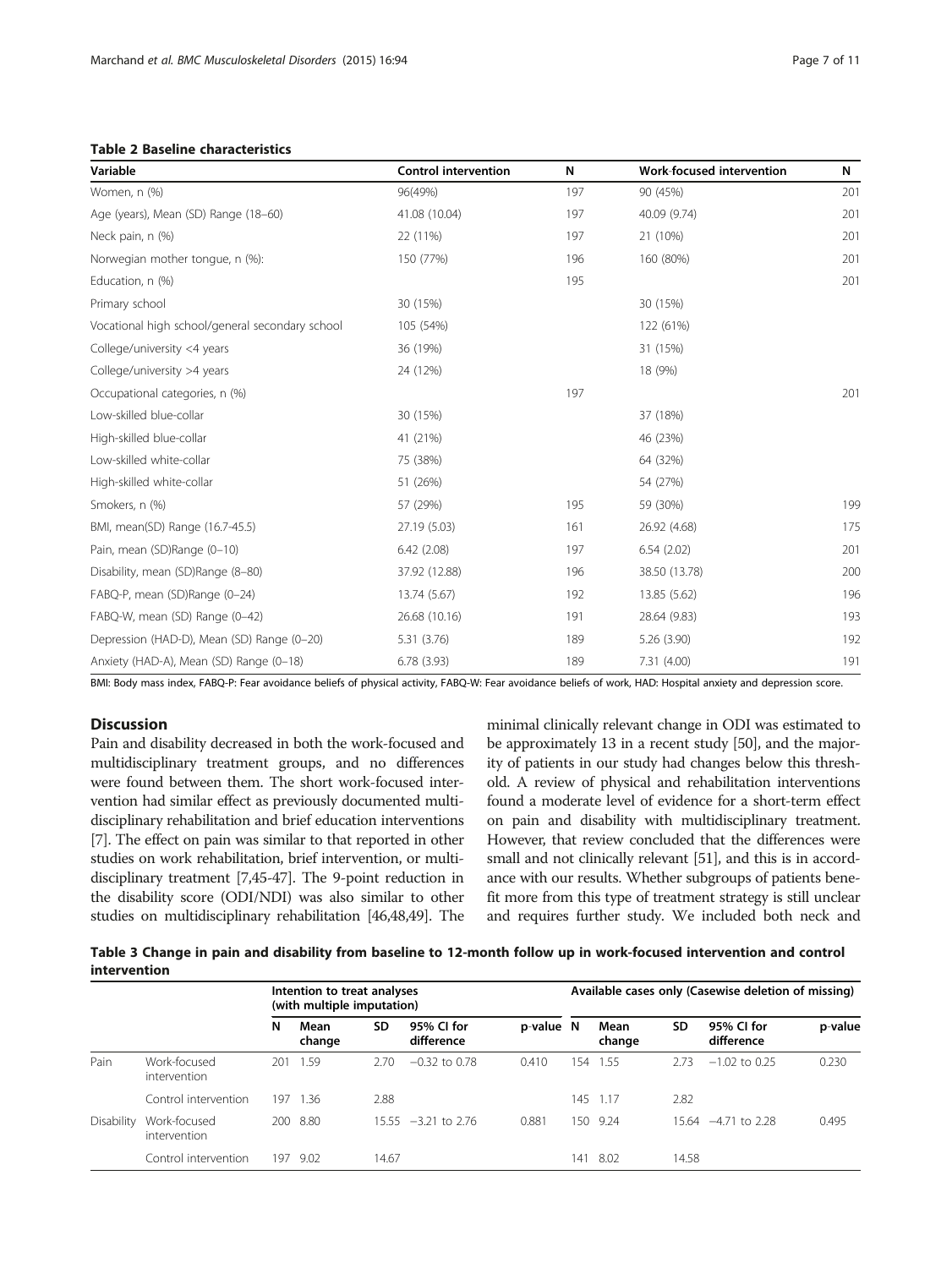|                                    | Pain       |        |      |           | <b>Disability</b> |        |      |           | <b>RTW</b> |        |      |           |
|------------------------------------|------------|--------|------|-----------|-------------------|--------|------|-----------|------------|--------|------|-----------|
| <b>Predictors</b>                  | OR         | 95% CI |      | p-value   | <b>OR</b>         | 95% CI |      | p-value   | <b>OR</b>  | 95% CI |      | p-value   |
| Gender                             | 1.29       | 0.82   | 2.04 | .273      | 1.17              | 0.72   | 1.90 | .534      | 0.99       | 0.60   | 1.63 | .971      |
| Age                                | 0.97       | 0.95   | 0.99 | $.007**$  | 0.98              | 0.96   | 1.00 | $.115*$   | 0.97       | 0.94   | 0.99 | $,019*$   |
| Intervention                       | 1.20       | 0.76   | 1.90 | .425      | 1.03              | 0.63   | 1.68 | .898      | 0.84       | 0.51   | 1.38 | .489      |
| Mother tonque                      | 0.71       | 0.40   | 1.29 | .266      | 0.55              | 0.28   | 1.09 | $.086*$   | 1.02       | 0.53   | 1.94 | .958      |
| Lower education                    | <b>REF</b> |        |      |           | <b>REF</b>        |        |      |           | <b>REF</b> |        |      |           |
| Medium education                   | 1.44       | 0.71   | 2.93 | .317      | 0.97              | 0.46   | 2.04 | .937      | 0.75       | 0.34   | 1.66 | ,484      |
| Higher education                   | 1.37       | 0.63   | 2.95 | .425      | 0.90              | 0.40   | 2.01 | .793      | 0.99       | 0.42   | 2.34 | ,981      |
| low skilled blue collar            | <b>REF</b> |        |      |           | <b>REF</b>        |        |      |           | <b>REF</b> |        |      |           |
| high skilled blue collar           | 0.95       | 0.44   | 2.03 | .889      | 1.13              | 0.50   | 2.54 | .771      | 0.80       | 0.34   | 1.86 | .605      |
| low skilled white collar           | 0.96       | 0.48   | 1.94 | .915      | 0.78              | 0.37   | 1.67 | .527      | 1.05       | 0.48   | 2.32 | .903      |
| high skilled white collar          | 0.97       | 0.47   | 2.00 | .932      | 1.15              | 0.54   | 2.48 | .714      | 0.78       | 0.35   | 1.74 | .547      |
| Improvement in FABQ-W <sup>d</sup> | 2.46       | 1.18   | 5.10 | $.016***$ | 2.70              | 1.23   | 5.92 | $.013***$ | 3.33       | 1.30   | 8.51 | $.012***$ |
| Improvement in FABQ-P <sup>b</sup> | 1.81       | 0.85   | 3.86 | $.125*$   | 3.18              | 1.40   | 7.22 | $.006***$ | 1.77       | 0.74   | 4.22 | $.196*$   |
| Derpession score at baseline       | 1.03       | 0.96   | 1.09 | .420      | 0.99              | 0.93   | 1.06 | .801      | 0.97       | 0.91   | 1.04 | .357      |
| Anxiety score at baseline          | 1.04       | 0.98   | 1.10 | .220      | ,983              | 0.92   | 1.05 | .603      | 0.93       | 0.87   | 0.99 | $.032***$ |

<span id="page-7-0"></span>Table 4 Univariate logistic regressions with change in pain at 12-months, change in disability at 12-months and RTW within 12 months as outcome variables

<sup>a</sup>Fear avoidance beliefs of work, <sup>b</sup>Fear avoidance beliefs of physical activity, \*\*significant at level p < 0.05, \*significant at level p < 0.2.

back pain patients in this study, but the number of neck pain patients was too low to do subgroup analyses based on this variable. Therefore the results in this study are primarily valid for back pain patients. Studies have shown, though, that multisite pain is the most common in chronic pain patients [[52](#page-10-0)] and more than half of back pain patients also have concurrent neck pain [\[52,53](#page-10-0)]. The management of neck and low back pain also share many commonalities [[54](#page-10-0)], and we believe the results may have relevance for neck pain patients as well.

The length of treatment utilised for chronic low back and neck pain varies. However, a recent Cochrane review concluded with no difference in effect between more and less intensive interventions [[55](#page-10-0)]. This conclusion also seems valid for patients in specialist care [\[14](#page-9-0)]. The results

| Table 5 Multivariate logistic regression with improvement     |
|---------------------------------------------------------------|
| in pain $(\geq 2$ points NRS) scores at 12-month follow-up as |
| outcome variable (n = 159)                                    |

| <b>Predictors</b>                                                   | <b>OR</b> | 95% C.I.for OR | p-value |       |
|---------------------------------------------------------------------|-----------|----------------|---------|-------|
|                                                                     |           | Lower          | Upper   |       |
| Age                                                                 | 0.98      | 0.95           | 1.02    | 0.318 |
| Men (Women as reference)                                            | 1.03      | 0.53           | 1.99    | 0.933 |
| Work-focused intervention                                           | 1.04      | 0.54           | 2.00    | 0.917 |
| Improvement in FABQ-W <sup>a</sup><br>(no improvement as reference) | 2.08      | 0.92           | 4.70    | 0.080 |
| Improvement in FABQ-P <sup>b</sup><br>(no improvement as reference) | 1.63      | 0.70           | 3.79    | 0.253 |

Nagelkerke R<sup>2</sup>: 0.07, Cox & Snell R<sup>2</sup>: 0.05.<br>Pear avoidance beliefs of work, <sup>b</sup>Eear av

Fear avoidance beliefs of work, <sup>b</sup>Fear avoidance beliefs of physical activity.

from our study indicate that adding work-focus in specialist care does not result in better effect of interventions, but also that a work-focused intervention is not inferior to interventions that focus on physical activity and pain. More research regarding the needed length and intensity of the components in the interventions is needed.

As the work-focused intervention had a specific aim of reducing FAB of work whereas the multidisciplinary interventions were more focused on reduction of FAB of physical activity, we expected a larger reduction in FABQ-W scores in the work-focused intervention. On the contrary, there was a similar reduction of scores in both study groups at the 4 month follow-up, and approximately 20%

| Table 6 Multivariate logistic regression with improvement |
|-----------------------------------------------------------|
| in disability (≥12 points ODI/NDI) scores at 12-month     |
| follow-up as outcome variable (n = 156)                   |

| <b>Predictors</b>                                                   | OR   |       | 95% C.I.for OR |          |  |  |  |
|---------------------------------------------------------------------|------|-------|----------------|----------|--|--|--|
|                                                                     |      | Lower | Upper          |          |  |  |  |
| Age                                                                 | 0.95 | 0.91  | 0.99           | $0.008*$ |  |  |  |
| Men (Women as reference)                                            | 0.62 | 0.27  | 1.42           | 0.256    |  |  |  |
| Work-focused intervention                                           | 0.86 | 0.38  | 1.96           | 0.726    |  |  |  |
| Foreign mother tongue                                               | 0.63 | 0.21  | 1.90           | 0.409    |  |  |  |
| Improvement in FABQ-W <sup>a</sup><br>(no improvement as reference) | 1.72 | 0.70  | 4.21           | 0.234    |  |  |  |
| Improvement in FABQ-P <sup>b</sup><br>(no improvement as reference) | 3.65 | 1.43  | 9.28           | $0.007*$ |  |  |  |

Nagelkerke  $R^2$ : 0.18 and Cox & Snell  $R^2$ : 0.12.

Fear avoidance beliefs of work, <sup>b</sup>Fear avoidance beliefs of physical activity, \*significant at level p < 0.05.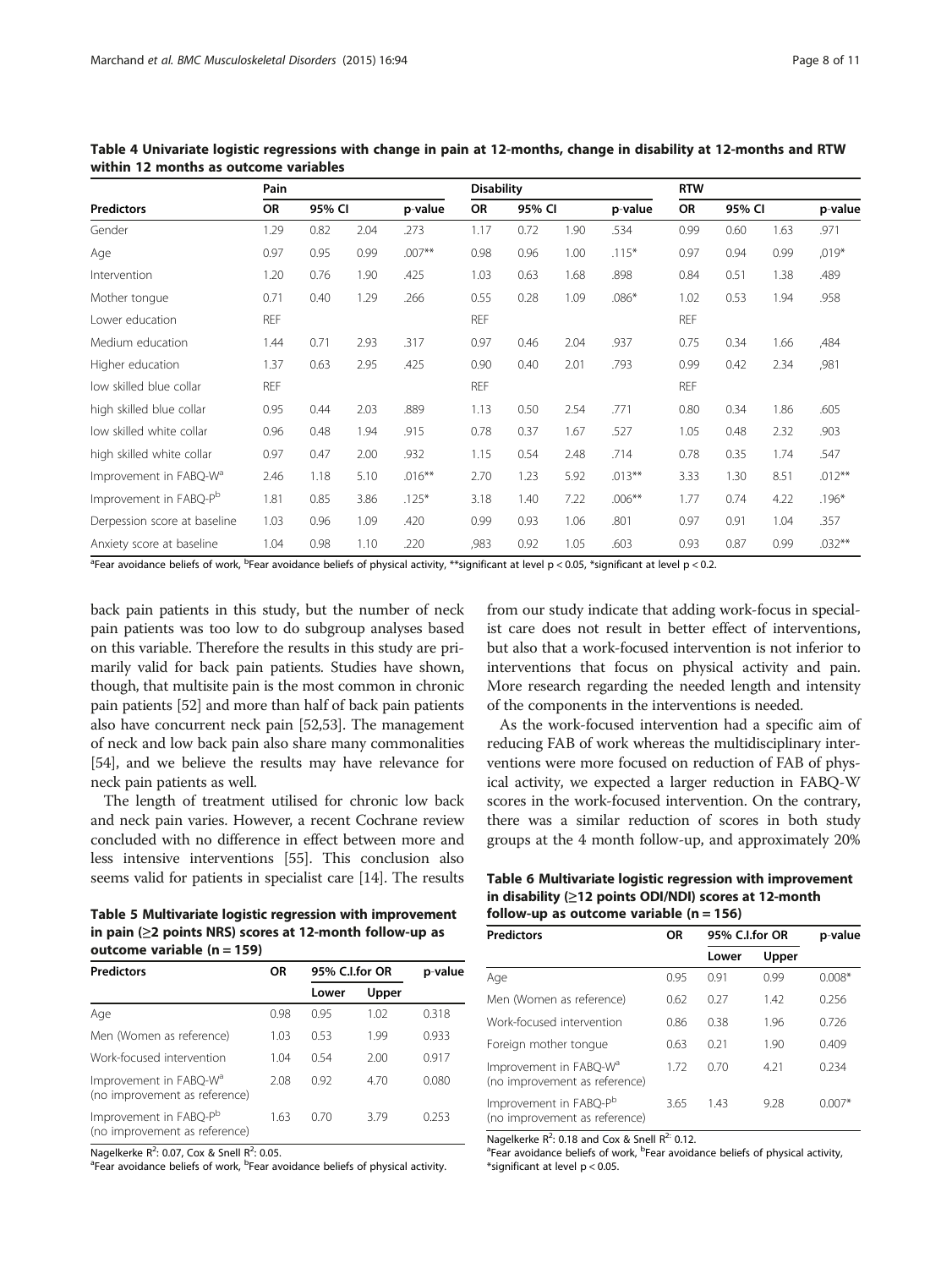<span id="page-8-0"></span>Table 7 Multivariate logistic regression with return to work within 12 months as outcome variable  $(n = 159)$ 

| <b>Predictors</b>                                                   | <b>OR</b> | 95% C.I.for OR |       | p-value  |  |
|---------------------------------------------------------------------|-----------|----------------|-------|----------|--|
|                                                                     |           | Lower          | Upper |          |  |
| Age                                                                 | 0.96      | 0.92           | 1.00  | $0.031*$ |  |
| Men (Women as reference)                                            | 0.80      | 0.39           | 1.66  | 0.552    |  |
| Work-focused intervention                                           | በ 97      | 0.47           | 1.99  | 0.926    |  |
| Improvement in FABQ-W <sup>d</sup><br>(no improvement as reference) | 3.60      | 119            | 10.88 | $0.023*$ |  |
| Improvement in FABQ-P <sup>b</sup><br>(no improvement as reference) | 137       | 0.50           | 3.77  | 0.537    |  |
| Anxiety score at basline (HADS-A <sup>c</sup> scale) 0.89           |           | 0.80           | 0.98  | $0.018*$ |  |
| Nagelkerke $R^{2}$ : 0.17, Cox & Snell $R^{2}$ : 0.12.              |           |                |       |          |  |

<sup>a</sup> Fear avoidance beliefs of work, <sup>b</sup> Fear avoidance beliefs of physical activity,<br>Shornital anxiety and depression scale, anxiety subscale \*significant at Hospital anxiety and depression scale, anxiety subscale \*significant at level  $p < 0.05$ .

of patients in both groups had improved scores. This is similar to the effect found in another study in an occupational therapy setting [\[31\]](#page-10-0). Other studies of multidisciplinary treatments without work focus have also found an effect on reduced FABQ-W scores [[56](#page-10-0)]. A possible explanation may be that patients transfer an experience of increased coping in physical activities to work-related activities. In addition, other mandatory actions, such as meetings with the employer and social security (NAV) representatives, may have the same effect on facilitating contact with the employer as the case manager in our study.

FAB has been established as an important predictor for outcome in patients with low back pain, and also a possible mediator [[24,33\]](#page-10-0). We found that improved FABQ-W scores after treatment predicted RTW within 12-month follow-up. Patients with 12-points or more improvement in FABQ-W scores had an OR of approximately 3–4 for RTW compared to the group with no change. Similarly, a reduction in FABQ-P was also a positive predictor of reduced disability at 12 months. Our results also indicated that the change in FABQ-W during the interventions is most important for successful RTW, whereas high baseline FABQ-P must be considered as a negative predictor on improvement in disability. Improvement in either of these two scores was not significantly associated with reduction in pain at follow up.

High FABs are documented predictors of both chronicity of pain and failure to RTW [\[25,57](#page-10-0)]. Conflicting evidence exists regarding changes in FABs as mediators of treatment outcome [\[31,56,58\]](#page-10-0). Our findings support the theory that one mechanism in rehabilitation is the reduction in FABs, and particularly reduction in FABs regarding work is an important predictor for positive outcome.

Unfortunately, our work-focused intervention was not superior to the control intervention in reducing FABs about work, and better treatment modalities are still

needed. However, the findings support the importance of addressing work-related issues in multidisciplinary interventions.

# Strengths and limitations

The study was part of a randomised controlled study with relatively large number of included patients, and was conducted in specialist care. The interventions were carried out at two different hospitals localized in different parts of Norway, and this increased external validity of the results. The results from the analyses on pain and disability is reports from the randomised controlled trial, but the two intervention groups were merged in the analyses of FABQ because of no difference in effect between the two treatments groups. The sample size calculation for this study was based on survival analysis of RTW, and not on change in disability and pain. Post hoc analyses of power showed a power above 90% for detecting a difference in pain scores of 1.0 with SD of 2.5 and a difference in disability of 10 with SD of 17 even with 30% drop-out. The back pain cohort in this study was also large compared to many other studies on pain and disability [\[34,46,47\]](#page-10-0).

The loss to follow-up was large, particularly for the subgroup analysis of FABQ scores. Analyses of the patients lost to follow-up at 4 months showed no significant differences from patients lost to follow-up at 12 months on any of the baseline variables.

The FABQ was used to measure the effect of intervention, but no agreement exists regarding the cut-off for clinically relevant change [[59](#page-10-0)]. We used the minimal detectable change reported in previous studies [[44\]](#page-10-0) as the cut-off, and it seemed to predict important differences between patients in our study.

Blinding participants and the treatment team was not possible. The researchers were part of the treatment team, but they were blinded for allocation to avoid assessment bias. An independent researcher revealed the allocation code after the analyses were run. The first part of the brief intervention was carried out before randomization and could be considered as blinded.

This study was conducted in two hospitals in different regions of Norway. The usual treatment used as control interventions in this study differed between the two study sites, but studies have shown similar effect of these two treatment modalities used in specialist care previously [[14,](#page-9-0)[60\]](#page-10-0).

To investigate the effect of study site on outcome we carried out post hoc linear regression analyses with study site, intervention and the interaction between these two variables as predictor variables, and change in pain and change in disability as outcome variables. We found no significant effect of study site on change in pain (B =  $-$  0.05, p = 0.910) or disability (B =  $-3.48$ , p =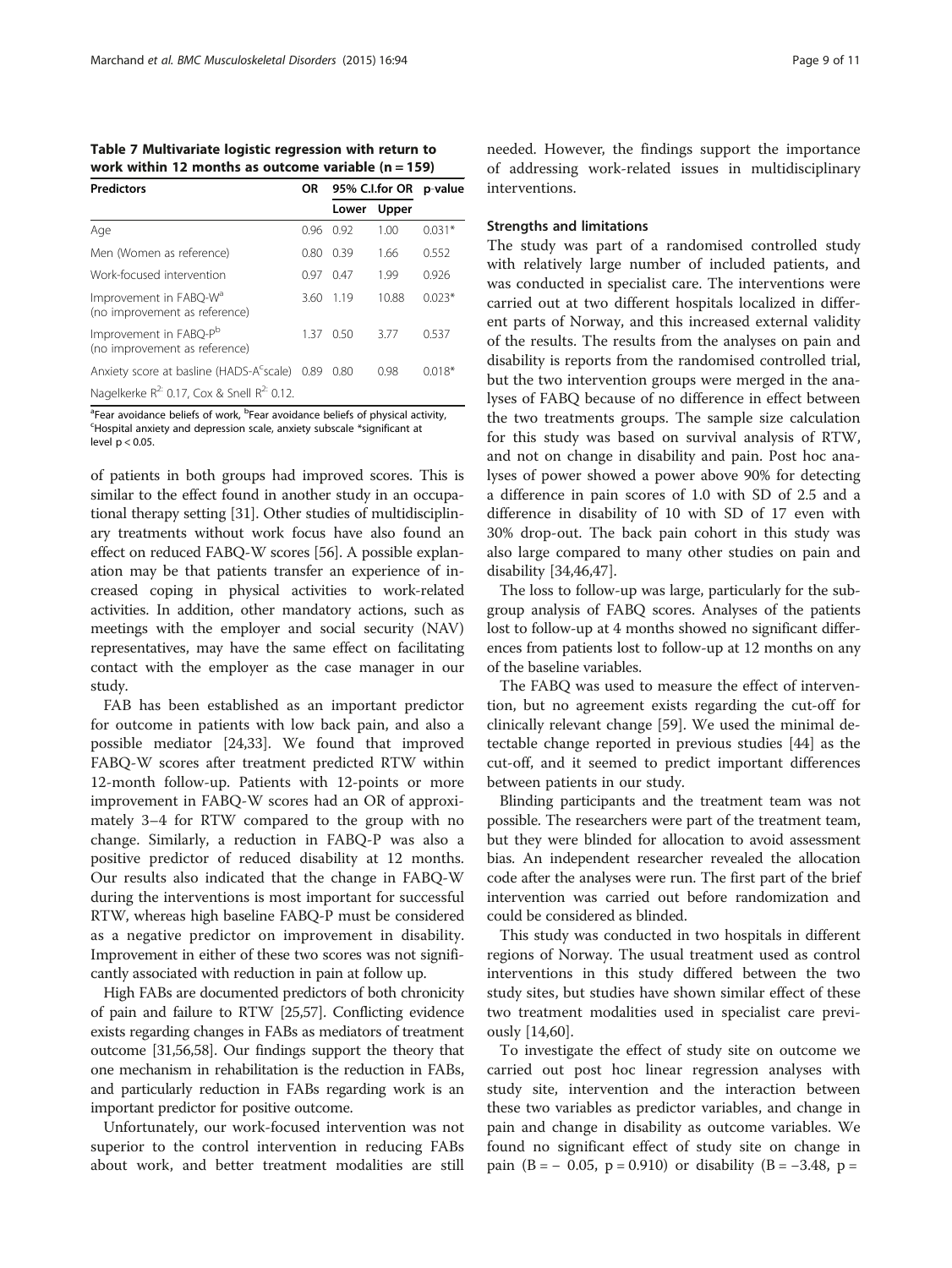<span id="page-9-0"></span>0.106), and no effect of the interaction between study site and interventions for change in pain  $(B = 1.01, p =$ 0.070) or disability (B =  $-5.79$ , p = 0.057). The R square for the regressions was below 0.02.

The external validity may be deemed better in a multicentre study. A main challenge, though, is the parallel work-focused and control interventions within the same hospital. Contamination of the control intervention with a RTW focus cannot be ruled out, although we tried to use different teams for the interventions.

## Conclusion

The work-focused intervention had the same effect on pain and disability as control interventions. No differences were found in changes in FABs about work between the work-focused and control interventions, but improvement in FABs about work seem to be an important predictor for positive outcome in both groups.

#### Abbreviations

RTW: Return to work; FABQ: Fear-Avoidance Belief Questionnaire; FABQ-W: FABQ work subscale; FABQ-P: FABQ physical activity subscale; FABs: Fear-avoidance beliefs; ISCO-88: International standard classification of occupations; NRS: Numeric rating scale; NDI: Neck disability index; ODI: Oswestry disability index; HADS: Hospital anxiety and depression scale; HADS-A: HADS anxiety subscale; HADS-D: HADS depression subscale; NAV: Norwegian labour and welfare administration; AAP: Work assessment allowance; OR: Odds ratio; SD: Standard deviation.

#### Competing interests

The authors declare that they have no competing interests.

#### Authors' contributions

GHM participated in the design and coordination of the study, data acquisition, statistical analysis and interpretation of data, and drafting of the manuscript. KM participated in the design and coordination of the study, data acquisition, and critical revision of the manuscript. GL participated in the design of the study, analysis and interpretation of data, and critical revision of the manuscript. LS participated in the statistical analysis and interpretation of data, and critical revision of the manuscript. BL participated in the design of the study, analysis and interpretation of data, and critical revision of the manuscript. EBH participated in the design and conception of the study, interpretation of data, and critical revision of the manuscript. CR participated in the conception, design and coordination of the study, analysis and interpretation of data, and critical revision of the manuscript. All authors read and approved the manuscript.

#### Acknowledgment

The study was funded by the Research Council of Norway.

#### Author details

<sup>1</sup>Department of Neuroscience, Faculty of Medicine, Norwegian University of Science and Technology, Trondheim, Norway. <sup>2</sup>Department of Physical Medicine and Rehabilitation, St. Olav's Hospital, Trondheim University Hospital, Trondheim, Norway. <sup>3</sup>Department of Physical Medicine and Rehabilitation, Oslo University Hospital, Ulleval, Oslo, Norway. <sup>4</sup>Institute of Clinical Medicine, Neuromuscular Disorders Research Group, UiT The Arctic University of Norway, Tromsø, Norway. <sup>5</sup>Department of Biostatistics and Epidemiology, Oslo University Hospital, Ulleval, Oslo, Norway. <sup>6</sup>Lovisenberg Diakonale Hospital, Oslo, Norway. <sup>7</sup>National Institute of Occupational Health, Oslo, Norway. <sup>8</sup>Faculty of Medicine, University of Oslo, Oslo, Norway.

#### Received: 22 October 2014 Accepted: 13 April 2015 Published online: 21 April 2015

# References

- 1. Vos T, Flaxman AD, Naghavi M, Lozano R, Michaud C, Ezzati M, et al. Years lived with disability (YLDs) for 1160 sequelae of 289 diseases and injuries 1990–2010: a systematic analysis for the Global Burden of Disease Study 2010. Lancet. 2012;380:2163–96.
- 2. Hashemi L, Webster BS, Clancy EA, Volinn E. Length of disability and cost of workers' compensation low back pain claims. J Occup Environ Med. 1997;39:937–45.
- 3. Choi BK, Verbeek JH, Tam WW, Jiang JY. Exercises for prevention of recurrences of low-back pain. Cochrane Database Syst Rev. 2010;1:CD006555.
- 4. Karjalainen K, Malmivaara A, van Tulder M, Roine R, Jauhiainen M, Hurri H, et al. Multidisciplinary biopsychosocial rehabilitation for neck and shoulder pain among working age adults. Cochrane Database Syst Rev. 2003;2:Cd002194.
- 5. Hayden JA, van Tulder MW, Malmivaara A, Koes BW. Exercise therapy for treatment of non-specific low back pain. Cochrane Database Syst Rev. 2005;5:CD000335.
- 6. Airaksinen O, Brox JI, Cedraschi C, Hildebrandt J, Klaber-Moffett J, Kovacs F, et al. Chapter 4. European guidelines for the management of chronic nonspecific low back pain. Eur Spine J. 2006;15 Suppl 2:S192–300.
- 7. Brox JI, Storheim K, Grotle M, Tveito TH, Indahl A, Eriksen HR. Systematic review of back schools, brief education, and fear-avoidance training for chronic low back pain. Spine J. 2008;8:948–58.
- 8. Hoefsmit N, Houkes I, Nijhuis FJ. Intervention characteristics that facilitate return to work after sickness absence: a systematic literature review. J Occup Rehabil. 2012;22:462–77.
- 9. Franche RL, Cullen K, Clarke J, Irvin E, Sinclair S, Frank J. Workplace-based return-to-work interventions: a systematic review of the quantitative literature. J Occup Rehabil. 2005;15:607–31.
- 10. Loisel P, Abenhaim L, Durand P, Esdaile JM, Suissa S, Gosselin L, et al. A population-based, randomized clinical trial on back pain management. Spine (Phila Pa 1976). 1997;22:2911–8.
- 11. Anema JR, Steenstra IA, Bongers PM, de Vet HC, Knol DL, Loisel P, et al. Multidisciplinary rehabilitation for subacute low back pain: graded activity or workplace intervention or both? A randomized controlled trial. Spine (Phila Pa 1976). 2007;32:291–8. discussion 299–300.
- 12. Lambeek LC, van Mechelen W, Knol DL, Loisel P, Anema JR. Randomised controlled trial of integrated care to reduce disability from chronic low back pain in working and private life. BMJ. 2010;340:c1035–5.
- 13. van Oostrom SH, Driessen MT, de Vet HC, Franche RL, Schonstein E, Loisel P, et al. Workplace interventions for preventing work disability. Cochrane Database Syst Rev. 2009;2:CD006955.
- 14. Jensen C, Jensen OK, Christiansen DH, Nielsen CV. One-year follow-up in employees sick-listed because of low back pain: randomized clinical trial comparing multidisciplinary and brief intervention. Spine (Phila Pa 1976). 2011;36:1180–9.
- 15. Myhre K, Marchand GH, Leivseth G, Keller A, Bautz-Holter E, Sandvik L, et al. The Effect of Work-Focused Rehabilitation among Patients with neck and back pain: A Randomised Controlled Trial. Spine (Phila Pa 1976). 2014;39:1999–2006.
- 16. Verbeek JH, van der Weide WE, van Dijk FJ. Early occupational health management of patients with back pain: a randomized controlled trial. Spine (Phila Pa 1976). 2002;27:1844–51. discussion 1851.
- 17. Dziura JD, Post LA, Zhao Q, Fu Z, Peduzzi P. Strategies for dealing with missing data in clinical trials: from design to analysis. Yale J Biol Med. 2013;86:343–58.
- 18. Marshall A, Altman DG, Holder RL, Royston P. Combining estimates of interest in prognostic modelling studies after multiple imputation: current practice and guidelines. BMC Med Res Methodol. 2009;9:57.
- 19. Du Bois M, Szpalski M, Donceel P. Patients at risk for long-term sick leave because of low back pain. Spine J. 2009;9:350–9.
- 20. Schaafsma F, Schonstein E, Whelan KM, Ulvestad E, Kenny DT, Verbeek JH. Physical conditioning programs for improving work outcomes in workers with back pain. Cochrane Database Syst Rev. 2010;1:CD001822.
- 21. Rainville J, Smeets RJ, Bendix T, Tveito TH, Poiraudeau S, Indahl AJ. Fear-avoidance beliefs and pain avoidance in low back pain–translating research into clinical practice. Spine J. 2011;11:895–903.
- 22. Gheldof EL, Vinck J, Vlaeyen JW, Hidding A, Crombez G. The differential role of pain, work characteristics and pain-related fear in explaining back pain and sick leave in occupational settings. Pain. 2005;113:71–81.